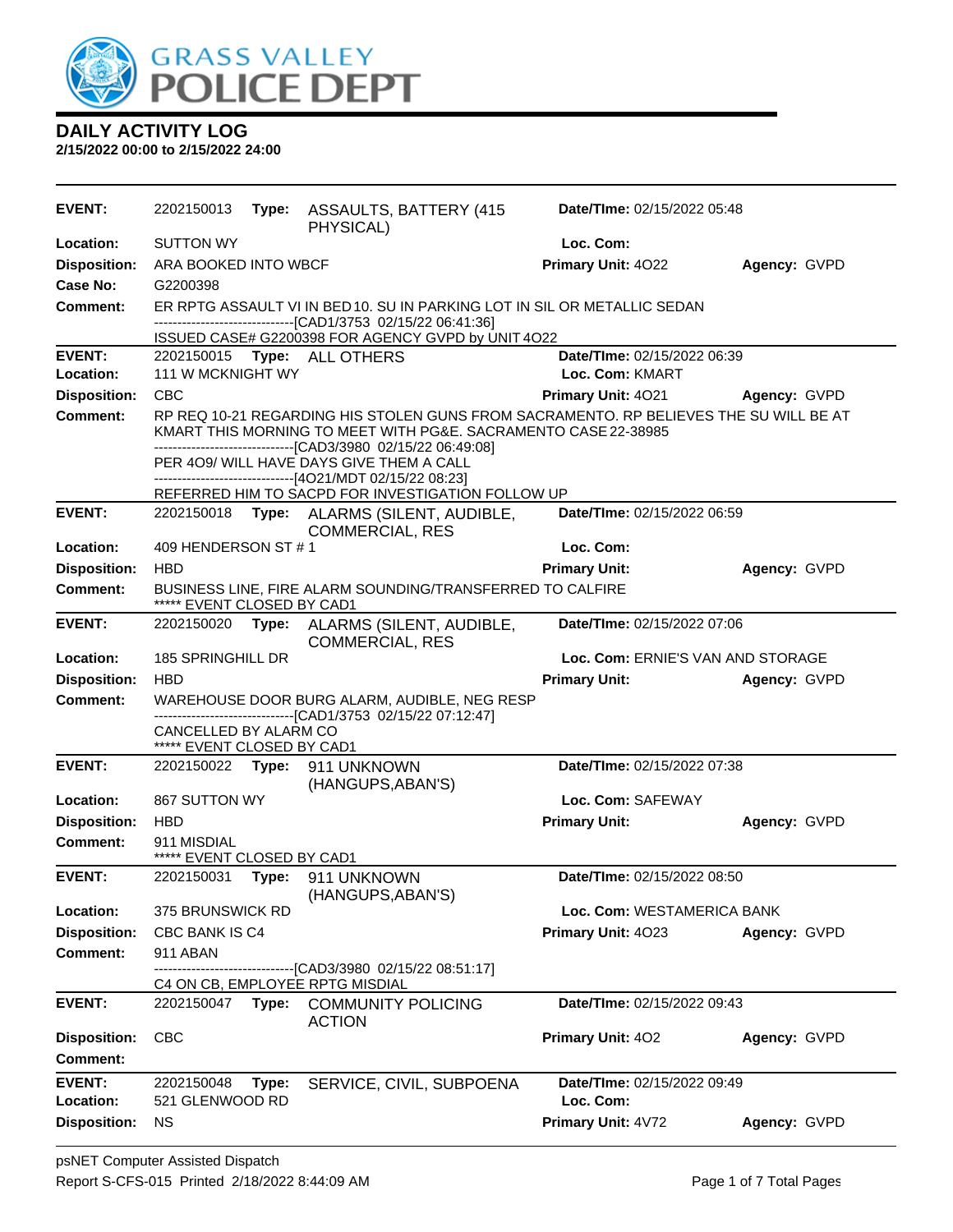

| <b>Comment:</b>                                         |                             |       | --------------------------------[CAD2/4116 02/15/22 09:54:35]<br>EVENT CALL TYPE CHANGED FROM VAC<br>EVENT LOCATION CHANGED FROM 265 S AUBURN<br>-------------------------------[CAD2/4116 02/15/22 09:54:38]<br>EVENT LOCATION CHANGED FROM 521 GLENWOOD RD                                                                                                                                                                                                                                  |                                                                 |              |
|---------------------------------------------------------|-----------------------------|-------|-----------------------------------------------------------------------------------------------------------------------------------------------------------------------------------------------------------------------------------------------------------------------------------------------------------------------------------------------------------------------------------------------------------------------------------------------------------------------------------------------|-----------------------------------------------------------------|--------------|
| <b>EVENT:</b>                                           | 2202150049                  |       | Type: COMMUNITY POLICING<br><b>ACTION</b>                                                                                                                                                                                                                                                                                                                                                                                                                                                     | Date/TIme: 02/15/2022 09:51                                     |              |
| <b>Disposition:</b><br><b>Comment:</b>                  | <b>CBC</b>                  |       |                                                                                                                                                                                                                                                                                                                                                                                                                                                                                               | Primary Unit: 402                                               | Agency: GVPD |
| <b>EVENT:</b><br><b>Disposition:</b><br><b>Comment:</b> | 2202150052<br><b>NS</b>     | Type: | SERVICE, CIVIL, SUBPOENA                                                                                                                                                                                                                                                                                                                                                                                                                                                                      | Date/TIme: 02/15/2022 09:59<br>Primary Unit: 4V72               | Agency: GVPD |
| <b>EVENT:</b>                                           | 2202150055                  | Type: | <b>THREATS</b>                                                                                                                                                                                                                                                                                                                                                                                                                                                                                | Date/TIme: 02/15/2022 10:08                                     |              |
| Location:                                               | 205 S CHURCH ST             |       |                                                                                                                                                                                                                                                                                                                                                                                                                                                                                               | Loc. Com: CHASE 530 274 3030                                    |              |
| <b>Disposition:</b>                                     | AST                         |       |                                                                                                                                                                                                                                                                                                                                                                                                                                                                                               | <b>Primary Unit: 4015</b>                                       | Agency: GVPD |
| <b>Comment:</b>                                         |                             |       | 911 MALE JUST CAME IN ATTEMPTED TO OPEN AN ACCNT THEN STARTED MAKING THREATS TO BLOW<br>EMPLOYEES HEADS OFF, NEG WEAPONS SEEN, DESC WMA OLDER MALE LSW UNK COLORED B HAT, BRO<br>PLAID SHIRT, JEANS. LAST SEEN IN THE P LOT AND UNK VEH DESC<br>-------------------------------[4O23/MDT 02/15/22 10:46]<br>CONTACT MADE WITH EMPLOYEE OF BANK. EMPLOYEE WILL NOT BE FILING CHARGES AT THIS TIME.<br>EMPLOYEE ADVISED HE WILL CONTACT LE ONCE CORPORATE GIVES HIM PERMISSION TO FILE CHARGES. |                                                                 |              |
|                                                         |                             |       | NO FURTHER LE ASSISTANCE AT THIS TIME. EMPLOYEE WAS PROVIDED OFFICER CONTACT INFO. CBC                                                                                                                                                                                                                                                                                                                                                                                                        |                                                                 |              |
| <b>EVENT:</b><br>Location:                              | 125 E MAIN ST               |       |                                                                                                                                                                                                                                                                                                                                                                                                                                                                                               | Date/TIme: 02/15/2022 10:24<br>Loc. Com: GRASS VALLEY CITY HALL |              |
| <b>Disposition:</b>                                     | <b>CBC</b>                  |       |                                                                                                                                                                                                                                                                                                                                                                                                                                                                                               | <b>Primary Unit: 402</b><br>Agency: GVPD                        |              |
| <b>Comment:</b>                                         | <b>CITY HALL</b>            |       |                                                                                                                                                                                                                                                                                                                                                                                                                                                                                               |                                                                 |              |
|                                                         |                             |       | -------------------------[CAD2/4116 02/15/22 10:27:01]<br>EVENT LOCATION CHANGED FROM 125 EAST MAIN ST.                                                                                                                                                                                                                                                                                                                                                                                       |                                                                 |              |
| <b>EVENT:</b>                                           | 2202150064                  |       | Type: TRAFFIC (DUI, PARKING,                                                                                                                                                                                                                                                                                                                                                                                                                                                                  | Date/TIme: 02/15/2022 10:54                                     |              |
|                                                         |                             |       | SPEED, HAZ                                                                                                                                                                                                                                                                                                                                                                                                                                                                                    |                                                                 |              |
| Location:                                               | 1101 SUTTON WY              |       |                                                                                                                                                                                                                                                                                                                                                                                                                                                                                               | Loc. Com: NEAR LISTED                                           |              |
| <b>Disposition:</b>                                     | <b>CBC</b>                  |       |                                                                                                                                                                                                                                                                                                                                                                                                                                                                                               | Primary Unit: 4023                                              | Agency: GVPD |
| <b>Comment:</b>                                         |                             |       | RP RPTG POORLY PARKED RV PARTIALLY IN THE RDWY. REGISTRATION IS YEARSS EXPIRED PER RP. NEG<br>LP. RP ADV ITS BEEN THERE FOR3 DAYS.<br>------------------------------[4O23/MDT 02/15/22 12:36]                                                                                                                                                                                                                                                                                                 |                                                                 |              |
| <b>EVENT:</b>                                           | 2202150065 Type:            |       | 72 HOUR COURTESY WARNING GIVEN #5275<br><b>COMMUNITY POLICING</b>                                                                                                                                                                                                                                                                                                                                                                                                                             | Date/TIme: 02/15/2022 10:58                                     |              |
| Disposition: CBC                                        |                             |       | <b>ACTION</b>                                                                                                                                                                                                                                                                                                                                                                                                                                                                                 | <b>Primary Unit: 402</b>                                        | Agency: GVPD |
| <b>Comment:</b>                                         |                             |       |                                                                                                                                                                                                                                                                                                                                                                                                                                                                                               |                                                                 |              |
| <b>EVENT:</b>                                           | 2202150068                  | Type: | ANIMALS (ABUSE, LOOSE,<br>FOUND, INJURED)                                                                                                                                                                                                                                                                                                                                                                                                                                                     | Date/TIme: 02/15/2022 11:03                                     |              |
| <b>Disposition:</b>                                     |                             |       | CBC OWNER NOT HOME, LEFT CARD                                                                                                                                                                                                                                                                                                                                                                                                                                                                 | Primary Unit: 4Z32                                              | Agency: GVPD |
| <b>Comment:</b>                                         |                             |       |                                                                                                                                                                                                                                                                                                                                                                                                                                                                                               |                                                                 |              |
| <b>EVENT:</b>                                           | 2202150072                  | Type: | ANIMALS (ABUSE, LOOSE,<br>FOUND, INJURED)                                                                                                                                                                                                                                                                                                                                                                                                                                                     | Date/TIme: 02/15/2022 11:18                                     |              |
| Location:                                               | 107 CYPRESS HILL            |       |                                                                                                                                                                                                                                                                                                                                                                                                                                                                                               | Loc. Com:                                                       |              |
| <b>Disposition:</b>                                     | <b>CBC</b>                  |       |                                                                                                                                                                                                                                                                                                                                                                                                                                                                                               | Primary Unit: 4Z32                                              | Agency: GVPD |
| <b>Comment:</b>                                         | STOPPED BY FOR DOG BARKING  |       |                                                                                                                                                                                                                                                                                                                                                                                                                                                                                               |                                                                 |              |
| <b>EVENT:</b><br>Location:                              | 2202150073<br>880 SUTTON WY | Type: | <b>TRESPASS</b>                                                                                                                                                                                                                                                                                                                                                                                                                                                                               | Date/TIme: 02/15/2022 11:19<br>Loc. Com: WALGREENS              |              |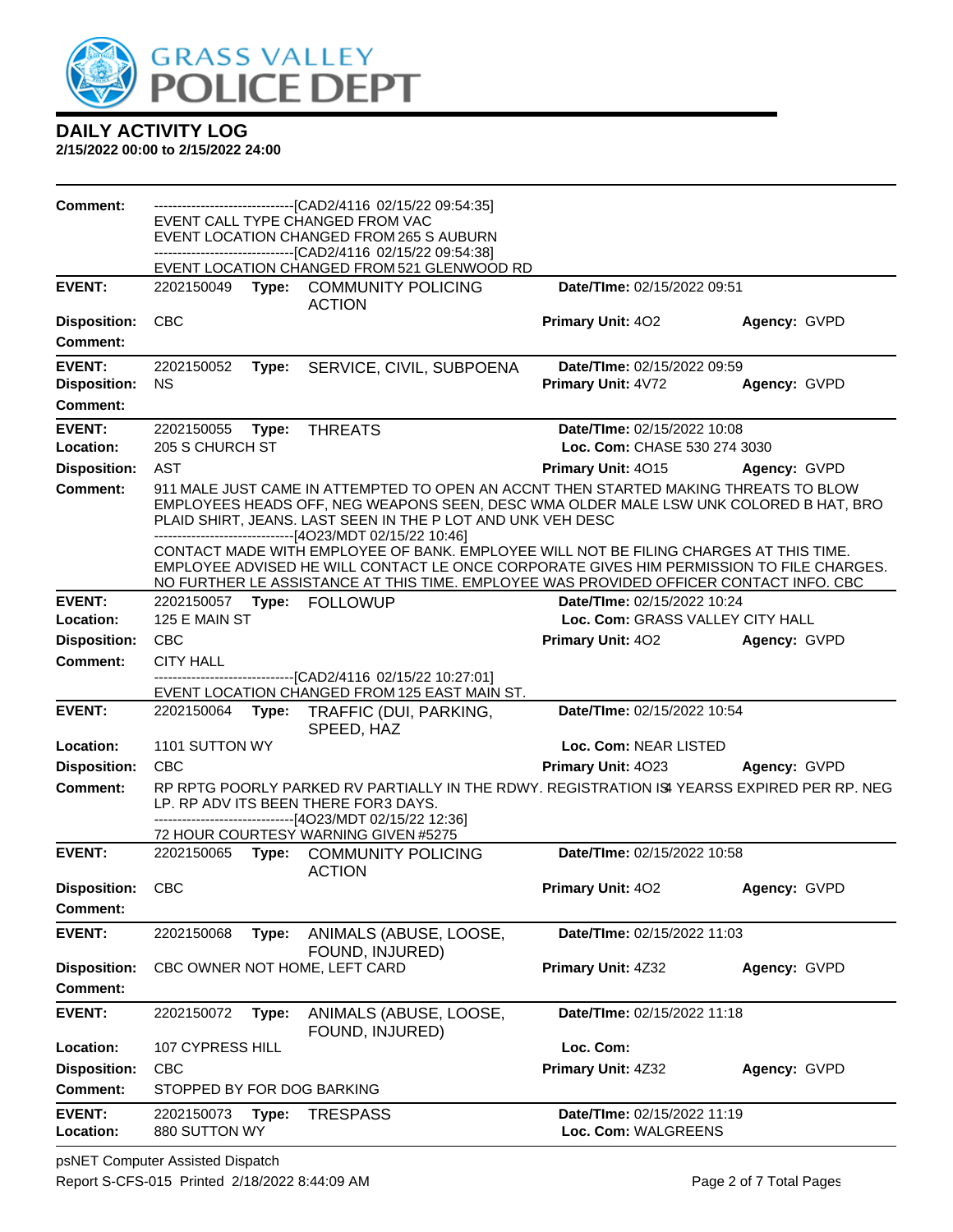

| <b>Disposition:</b>        | ARA                                                                                                                                                                                            |                                                                                                                                                                                                                                                                                                                                      | <b>Primary Unit: 4023</b>                                               | Agency: GVPD        |  |
|----------------------------|------------------------------------------------------------------------------------------------------------------------------------------------------------------------------------------------|--------------------------------------------------------------------------------------------------------------------------------------------------------------------------------------------------------------------------------------------------------------------------------------------------------------------------------------|-------------------------------------------------------------------------|---------------------|--|
| Case No:                   | G2200401                                                                                                                                                                                       |                                                                                                                                                                                                                                                                                                                                      |                                                                         |                     |  |
| <b>Comment:</b>            | EMPLOYEE NOT ON SCENE RPTG THIRD HAND TRANSIENT PASSED OUT W/ALCOHOL NEXT TO THEM BY<br>PROPANE TANKS. REQ THEY BE MOVED ALONG<br>-------------------------------[CAD2/4116 02/15/22 11:51:51] |                                                                                                                                                                                                                                                                                                                                      |                                                                         |                     |  |
|                            |                                                                                                                                                                                                | ISSUED CASE# G2200401 FOR AGENCY GVPD by UNIT 4O23                                                                                                                                                                                                                                                                                   |                                                                         |                     |  |
| <b>EVENT:</b><br>Location: | 165 MILL ST                                                                                                                                                                                    | 2202150078 Type: PROPERTY LOST OR FOUND                                                                                                                                                                                                                                                                                              | Date/TIme: 02/15/2022 11:37<br>Loc. Com: REAR OF DEL ORO                |                     |  |
| <b>Disposition:</b>        | <b>CBC</b>                                                                                                                                                                                     |                                                                                                                                                                                                                                                                                                                                      | <b>Primary Unit: 402</b>                                                | Agency: GVPD        |  |
| <b>Comment:</b>            | RP FOUND A BACK PACK FULL OF LAPTOPS RP STANDING BY<br>------[4O2/MDT 02/15/22 12:02]                                                                                                          |                                                                                                                                                                                                                                                                                                                                      |                                                                         |                     |  |
|                            |                                                                                                                                                                                                | CONTACT MADE, PROPERTY COLLECTED FOR DESTRUCTION AS THE PROPERTY HAD NO VALUE                                                                                                                                                                                                                                                        |                                                                         |                     |  |
| <b>EVENT:</b>              |                                                                                                                                                                                                | 2202150086 Type: ANIMALS (ABUSE, LOOSE,<br>FOUND, INJURED)                                                                                                                                                                                                                                                                           | Date/TIme: 02/15/2022 12:22                                             |                     |  |
| Location:                  | 228 SUTTON WY # 234                                                                                                                                                                            |                                                                                                                                                                                                                                                                                                                                      | Loc. Com:                                                               |                     |  |
| <b>Disposition:</b>        | <b>CBC</b>                                                                                                                                                                                     |                                                                                                                                                                                                                                                                                                                                      | <b>Primary Unit: 4Z32</b>                                               | Agency: GVPD        |  |
| Comment:                   |                                                                                                                                                                                                | RP WANTING TO SURRENDER PITBULL FOR BITING OTHER DOG. RP ADV SHE RECEIVED LETTER FROM<br>PROPERTY MANAGEMENT. RP IS AT LISTED/10-21 IS OK                                                                                                                                                                                            |                                                                         |                     |  |
| <b>EVENT:</b>              | 2202150091 Type: FIRE                                                                                                                                                                          |                                                                                                                                                                                                                                                                                                                                      | Date/TIme: 02/15/2022 12:54                                             |                     |  |
| Location:                  | 140 PARK AV                                                                                                                                                                                    |                                                                                                                                                                                                                                                                                                                                      | Loc. Com: SILVER SPRINGS SCHOOL                                         |                     |  |
| <b>Disposition:</b>        | <b>CBC</b>                                                                                                                                                                                     |                                                                                                                                                                                                                                                                                                                                      | <b>Primary Unit: 403</b>                                                | Agency: GVPD        |  |
| <b>Comment:</b>            | FIRE ALARM SOUNDING                                                                                                                                                                            |                                                                                                                                                                                                                                                                                                                                      |                                                                         |                     |  |
|                            |                                                                                                                                                                                                | ----------------------[CAD3/3980 02/15/22 12:54:45]<br>EVENT LOCATION CHANGED FROM 140 PARK AV                                                                                                                                                                                                                                       |                                                                         |                     |  |
| <b>EVENT:</b><br>Location: | 2202150094 Type: FOLLOWUP<br>Date/TIme: 02/15/2022 13:35<br>126 W BERRYHILL DR # 102<br>Loc. Com: BERRYHILL APARTMENTS                                                                         |                                                                                                                                                                                                                                                                                                                                      |                                                                         |                     |  |
| <b>Disposition:</b>        | <b>CBC NEG ANSWER</b>                                                                                                                                                                          |                                                                                                                                                                                                                                                                                                                                      | <b>Primary Unit: 4D7</b>                                                | Agency: GVPD        |  |
| <b>Comment:</b>            |                                                                                                                                                                                                | -------------------------------[CAD3/3980_02/15/22 13:35:34]                                                                                                                                                                                                                                                                         |                                                                         |                     |  |
|                            |                                                                                                                                                                                                | EVENT LOCATION CHANGED FROM 126 BERRYHILL 102                                                                                                                                                                                                                                                                                        |                                                                         |                     |  |
| <b>EVENT:</b><br>Location: | 1262 SUTTON WY                                                                                                                                                                                 | 2202150097 Type: PUBLIC RELATION CONTACT                                                                                                                                                                                                                                                                                             | Date/TIme: 02/15/2022 13:39<br>Loc. Com: HOSPITALITY HOUSE 530 271 7144 |                     |  |
| <b>Disposition:</b>        | <b>CBC</b>                                                                                                                                                                                     |                                                                                                                                                                                                                                                                                                                                      | Primary Unit: 4015                                                      | Agency: GVPD        |  |
| Comment:                   | <b>CLEARANCE FOR 1</b>                                                                                                                                                                         |                                                                                                                                                                                                                                                                                                                                      |                                                                         |                     |  |
| <b>EVENT:</b>              | 2202150103                                                                                                                                                                                     | Type: WELFARE CHECK                                                                                                                                                                                                                                                                                                                  | Date/TIme: 02/15/2022 14:04                                             |                     |  |
| Location:                  | 320 BENNETT ST # 2                                                                                                                                                                             |                                                                                                                                                                                                                                                                                                                                      | Loc. Com:                                                               |                     |  |
| <b>Disposition:</b>        | CBC                                                                                                                                                                                            |                                                                                                                                                                                                                                                                                                                                      | Primary Unit: 4D16                                                      | <b>Agency: GVPD</b> |  |
| <b>Comment:</b>            | OVEN ON PREVIOUSLY                                                                                                                                                                             | RP REQ WEL CHECK ON TENNANT WHO HAS HIST OF ALCOHOLISM AND BEEN FOUND UNCONSCIOUS<br>BEFORE. RP ADV DVC ALSO ONGOING WITH BOYFRIEND WHO IS SUPPOSED TO BE MOVING OUT. RP<br>THINKS VI IS A THREAT TO HERSELF AND TO OTHERS BECAUSE SHE WAS FOUND PASSED OUT WITH THE<br>-------------------------------[CAD1/4074_02/15/22 14:06:28] |                                                                         |                     |  |
|                            | REQ 10-21                                                                                                                                                                                      |                                                                                                                                                                                                                                                                                                                                      |                                                                         |                     |  |
|                            | PROVIDED. CBC.                                                                                                                                                                                 | -------------------------------[4D16/MDT 02/15/22 15:37]<br>CTC MADE W/ RP AND WITH INVOLVED PARTIES. WELFARE CHECK CONDUCTED AND RESOURCES                                                                                                                                                                                          |                                                                         |                     |  |
| <b>EVENT:</b>              | 2202150104<br>Type:                                                                                                                                                                            | 911 UNKNOWN<br>(HANGUPS, ABAN'S)                                                                                                                                                                                                                                                                                                     | <b>Date/Time: 02/15/2022 14:05</b>                                      |                     |  |
| Location:                  | 404 SIERRA COLLEGE DR                                                                                                                                                                          |                                                                                                                                                                                                                                                                                                                                      | Loc. Com: STIFEL NICOLAUS & COMPANY                                     |                     |  |
| <b>Disposition:</b>        | <b>HBD</b>                                                                                                                                                                                     |                                                                                                                                                                                                                                                                                                                                      | <b>Primary Unit:</b>                                                    | Agency: GVPD        |  |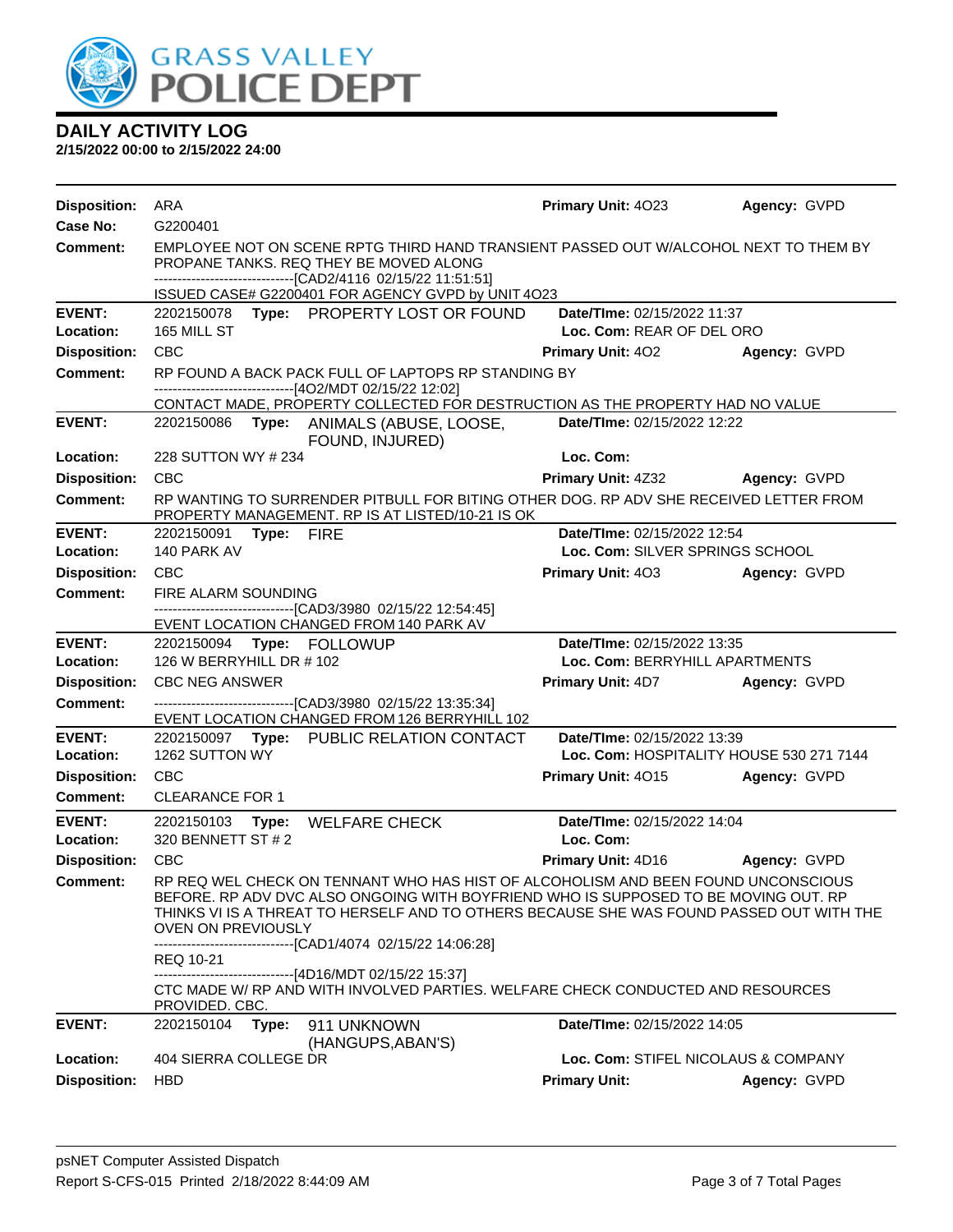

| <b>Comment:</b>                        |                                                              |                                                                                                  | 911 OPEN LINE, FAX MACHINE SOUNDS HEARD                                                                            |                                                                                                |                                        |  |  |
|----------------------------------------|--------------------------------------------------------------|--------------------------------------------------------------------------------------------------|--------------------------------------------------------------------------------------------------------------------|------------------------------------------------------------------------------------------------|----------------------------------------|--|--|
|                                        |                                                              |                                                                                                  | -------------------------------[CAD2/4116 02/15/22 14:07:52]<br>ON CALL BACK, ACCIDENTAL WHILE DIALING OUT, CODE 4 |                                                                                                |                                        |  |  |
|                                        | -------------------------------[CAD2/4116 02/15/22 14:12:11] |                                                                                                  |                                                                                                                    |                                                                                                |                                        |  |  |
|                                        |                                                              | ADDITIONAL 911 FROM FAX MACHINE<br>--------------------------------[CAD2/4116 02/15/22 14:12:35] |                                                                                                                    |                                                                                                |                                        |  |  |
|                                        |                                                              |                                                                                                  |                                                                                                                    | ON CALL BACK, RP STATES SHE IS TRYING TO CANCEL THE OUTGOING FAX BUT IS HAVING ISSUES WITH IT, |                                        |  |  |
|                                        | STILL CODE 4                                                 |                                                                                                  |                                                                                                                    |                                                                                                |                                        |  |  |
| <b>EVENT:</b>                          | ***** EVENT CLOSED BY CAD1<br>2202150106 Type: THREATS       |                                                                                                  |                                                                                                                    | Date/TIme: 02/15/2022 14:34                                                                    |                                        |  |  |
| Location:                              | 10837 ROUGH & READY HIGHWAY                                  |                                                                                                  |                                                                                                                    | Loc. Com: LYMAN GILMORE SCHOOL                                                                 |                                        |  |  |
| <b>Disposition:</b>                    | <b>CBC</b>                                                   |                                                                                                  |                                                                                                                    | <b>Primary Unit: 4021</b><br>Agency: GVPD                                                      |                                        |  |  |
| <b>Comment:</b>                        |                                                              |                                                                                                  |                                                                                                                    | RP RPTG HER DAUGHTER MADE A PRECIEVED RACIST TICK TOCK AND NOW SHE IS GETTING DEATH            |                                        |  |  |
|                                        | THREATS. REQG 1021                                           |                                                                                                  |                                                                                                                    |                                                                                                |                                        |  |  |
|                                        |                                                              |                                                                                                  | ------------------------------[4O21/MDT 02/15/22 14:51]                                                            | RP SAID DAUGHTER POSTED RACIST TIK TOK VIDEO AND NOW RECEIVING THREATS BUT NOT FROM            |                                        |  |  |
|                                        |                                                              |                                                                                                  |                                                                                                                    | SPECIFIC GROUP OR PERSON. THREATS NOT SPECIFIC. DOESNT MEET ELEMENTS OF CREDIBLE THREATS.      |                                        |  |  |
| <b>EVENT:</b>                          |                                                              |                                                                                                  | 2202150114 Type: 911 UNKNOWN                                                                                       | <b>Date/Time: 02/15/2022 15:34</b>                                                             |                                        |  |  |
| Location:                              | 760 S AUBURN ST # C2                                         |                                                                                                  | (HANGUPS, ABAN'S)                                                                                                  | Loc. Com: COUNTY OF NEVADA                                                                     |                                        |  |  |
| <b>Disposition:</b>                    | <b>HBD</b>                                                   |                                                                                                  |                                                                                                                    | <b>Primary Unit:</b>                                                                           | Agency: GVPD                           |  |  |
| Comment:                               |                                                              |                                                                                                  |                                                                                                                    | 911 RP WAS TRANSFERRED FROM PLACER COUNTY ACCESS LINE, LOOKING FOR COUNCELING FOR A JUV,       |                                        |  |  |
|                                        | ***** EVENT CLOSED BY CAD2                                   |                                                                                                  |                                                                                                                    | RP STATED NOT AN EMERGENCY. PROVIDED NON-EMERGENCY NUMBER TO CALL IN ON.                       |                                        |  |  |
| <b>EVENT:</b>                          |                                                              |                                                                                                  | 2202150117 Type: THEFT (GRAND, PETTY, FROM<br>MERCHANT)                                                            | Date/TIme: 02/15/2022 15:44                                                                    |                                        |  |  |
| Location:                              | 2054 NEVADA CITY HIGHWAY                                     |                                                                                                  |                                                                                                                    | Loc. Com: SAVE MART                                                                            |                                        |  |  |
| <b>Disposition:</b>                    | <b>RPT</b>                                                   |                                                                                                  |                                                                                                                    |                                                                                                |                                        |  |  |
|                                        |                                                              |                                                                                                  |                                                                                                                    | Primary Unit: 4021                                                                             | Agency: GVPD                           |  |  |
| Case No:                               | G2200404                                                     |                                                                                                  |                                                                                                                    |                                                                                                |                                        |  |  |
| <b>Comment:</b>                        |                                                              |                                                                                                  |                                                                                                                    | RP REQ 10-21 TO REPORT THEFT OF WALLET FROM CART WHILE PUTTING GROCERIES IN THE CAR            |                                        |  |  |
|                                        |                                                              |                                                                                                  | -------------------------------[CAD1/4074 02/15/22 16:06:36]<br>ISSUED CASE# G2200404 FOR AGENCY GVPD by UNIT 4O21 |                                                                                                |                                        |  |  |
| <b>EVENT:</b>                          |                                                              |                                                                                                  | 2202150124 Type: 911 UNKNOWN                                                                                       | Date/TIme: 02/15/2022 16:23                                                                    |                                        |  |  |
|                                        |                                                              |                                                                                                  | (HANGUPS, ABAN'S)                                                                                                  |                                                                                                |                                        |  |  |
| Location:                              | 380 RAILROAD AV<br><b>HBD</b>                                |                                                                                                  |                                                                                                                    | Loc. Com: HILLS FLAT LUMBER                                                                    |                                        |  |  |
| <b>Disposition:</b><br><b>Comment:</b> | 911 ABAN                                                     |                                                                                                  |                                                                                                                    | <b>Primary Unit:</b>                                                                           | Agency: GVPD                           |  |  |
|                                        |                                                              |                                                                                                  | -------------------------------[CAD3/3980 02/15/22 16:24:17]                                                       | EVENT LOCATION CHANGED FROM LAT:39.21920200 LONG: -121.052352 GRASS VALLEY                     |                                        |  |  |
|                                        | C <sub>4</sub> ON C <sub>B</sub>                             |                                                                                                  | -------------------------------[CAD3/3980 02/15/22 16:24:32]                                                       |                                                                                                |                                        |  |  |
|                                        | ***** EVENT CLOSED BY CAD3                                   |                                                                                                  |                                                                                                                    |                                                                                                |                                        |  |  |
| <b>EVENT:</b>                          | 2202150128                                                   | Type:                                                                                            | 911 UNKNOWN<br>(HANGUPS, ABAN'S)                                                                                   | Date/TIme: 02/15/2022 16:40                                                                    |                                        |  |  |
| Location:                              |                                                              |                                                                                                  | LAT: 39.22779000 LONG: -121.035068                                                                                 | Loc. Com:                                                                                      |                                        |  |  |
| <b>Disposition:</b>                    | <b>HBD CHRONIC ISSUE</b>                                     |                                                                                                  |                                                                                                                    | <b>Primary Unit:</b>                                                                           | Agency: GVPD                           |  |  |
| <b>Comment:</b>                        |                                                              |                                                                                                  | 911 OPEN LINE NOTHING SIG HEARD                                                                                    |                                                                                                |                                        |  |  |
|                                        | <b>VM MESG LEFT</b>                                          |                                                                                                  | -----------------[CAD3/3980 02/15/22 16:41:40]<br>EVENT CLOSED BY CAD1 WITH COMMENT-CHRONIC ISSUE                  |                                                                                                |                                        |  |  |
| <b>EVENT:</b>                          |                                                              |                                                                                                  | 2202150131 Type: SUBJECT STOP                                                                                      | Date/TIme: 02/15/2022 17:03                                                                    |                                        |  |  |
| Location:<br><b>Disposition:</b>       | 810 E MAIN ST                                                |                                                                                                  |                                                                                                                    |                                                                                                | Loc. Com: ACF BIG A ROOT BEER DRIVE-IN |  |  |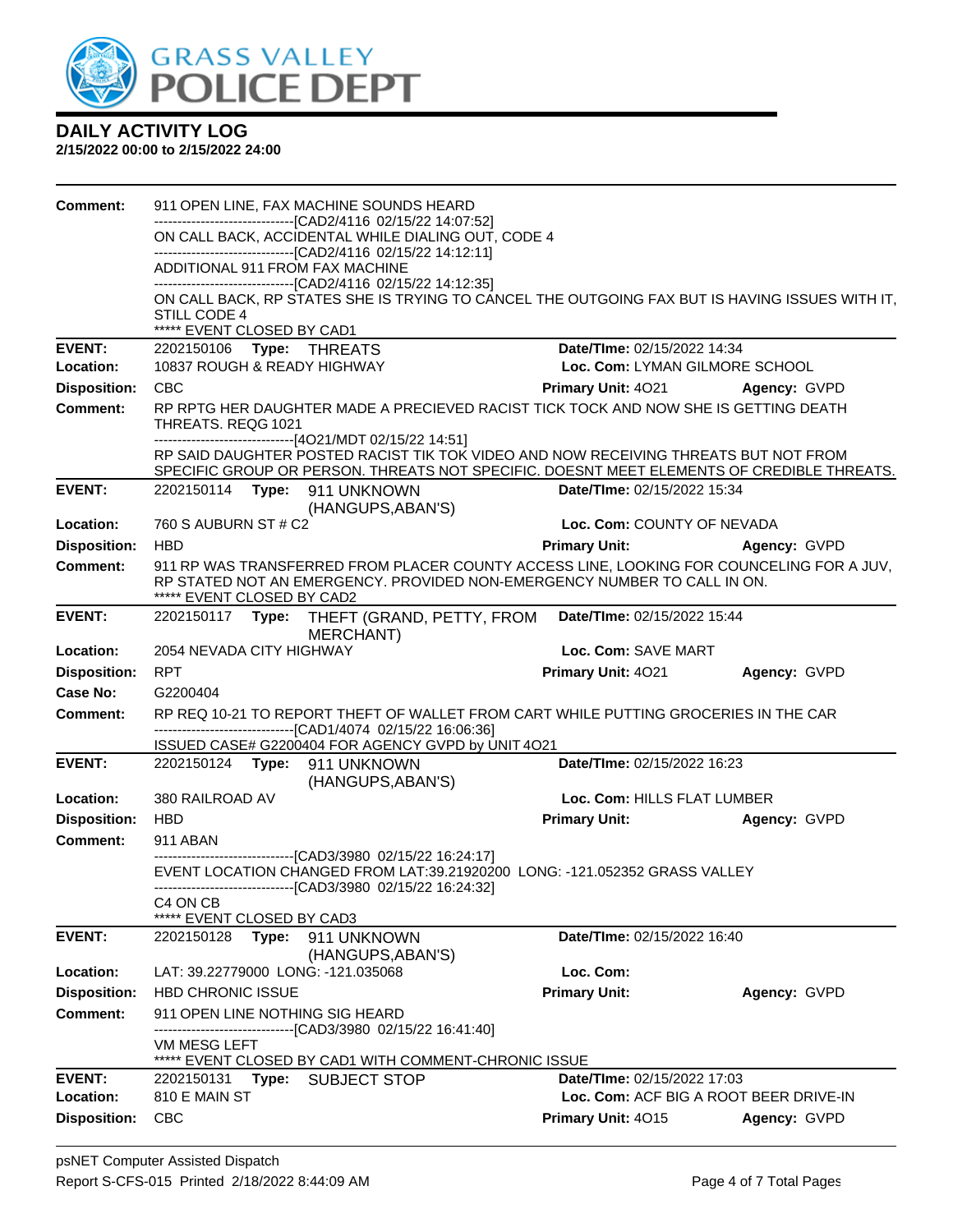

| <b>Comment:</b>            | OW TWO J"S                                                                                                                               |       | -----------------[CAD1/4074_02/15/22 17:04:05]                                                                                                                                         |                                                          |                                         |
|----------------------------|------------------------------------------------------------------------------------------------------------------------------------------|-------|----------------------------------------------------------------------------------------------------------------------------------------------------------------------------------------|----------------------------------------------------------|-----------------------------------------|
|                            |                                                                                                                                          |       | EVENT LOCATION CHANGED FROM ACF BIG AS                                                                                                                                                 |                                                          |                                         |
| <b>EVENT:</b>              | 2202150140                                                                                                                               | Type: | BURGLARY (AUTO,<br>RESIDENCE, COMMERCIAL)                                                                                                                                              | Date/TIme: 02/15/2022 17:55                              |                                         |
| Location:                  | 503 PENSTOCK DR                                                                                                                          |       |                                                                                                                                                                                        | Loc. Com:                                                |                                         |
| <b>Disposition:</b>        | <b>RPT</b>                                                                                                                               |       |                                                                                                                                                                                        | Primary Unit: 4D16                                       | Agency: GVPD                            |
| Case No:                   | G2200405                                                                                                                                 |       |                                                                                                                                                                                        |                                                          |                                         |
| <b>Comment:</b>            |                                                                                                                                          |       | RP RPTG FOR NEIGHBOR WHO HAS A PRIMARY HOUSE OUT OF TOWN/ DISCOVERED THEIR GARGAGE<br>DOOR PRYED OPEN. RP STANDING BY<br>--------------------------------[CAD1/4074 02/15/22 18:37:21] |                                                          |                                         |
| <b>EVENT:</b>              |                                                                                                                                          |       | ISSUED CASE# G2200405 FOR AGENCY GVPD by UNIT 4D16<br>2202150141 Type: PUBLIC RELATION CONTACT                                                                                         | Date/TIme: 02/15/2022 18:02                              |                                         |
| Location:                  | 972 SUTTON WY                                                                                                                            |       |                                                                                                                                                                                        | Loc. Com: BEST WESTERN 530 273 1393                      |                                         |
| <b>Disposition:</b>        | <b>CBC</b>                                                                                                                               |       |                                                                                                                                                                                        | Primary Unit: 4023                                       | Agency: GVPD                            |
| <b>Comment:</b>            |                                                                                                                                          |       | 911 RP RPTG HE WAS DROPPED OFF FOR WORK TOMORROW AND HAS NO WHERE TO STAY. LOST HIS<br>WALLET AND HAS NO JACKET. WILL BE STANDING OUT IN FRONT                                         |                                                          |                                         |
| <b>EVENT:</b>              | 2202150147                                                                                                                               | Type: | 911 UNKNOWN<br>(HANGUPS, ABAN'S)                                                                                                                                                       | Date/TIme: 02/15/2022 18:27                              |                                         |
| Location:                  | 841 SUTTON WY                                                                                                                            |       |                                                                                                                                                                                        | Loc. Com: VALENTINAS ORGANIC BISTRO AND<br><b>BAKERY</b> |                                         |
| <b>Disposition:</b>        | <b>CBC UNK REASON</b>                                                                                                                    |       |                                                                                                                                                                                        | Primary Unit: 4023                                       | Agency: GVPD                            |
| <b>Comment:</b>            | 911 ABAN                                                                                                                                 |       | -------------------------------[CAD1/4074_02/15/22 18:27:07]                                                                                                                           |                                                          |                                         |
|                            | RINGS ONLY ON CB                                                                                                                         |       |                                                                                                                                                                                        |                                                          |                                         |
| <b>EVENT:</b><br>Location: | 2202150151 Type:<br>681 FREEMAN LN                                                                                                       |       | <b>FIRE</b>                                                                                                                                                                            | Date/TIme: 02/15/2022 18:50<br>Loc. Com: STARBUCKS       |                                         |
| <b>Disposition:</b>        | <b>HBD</b>                                                                                                                               |       |                                                                                                                                                                                        | <b>Primary Unit:</b>                                     | Agency: GVPD                            |
| <b>Comment:</b>            | ***** EVENT CLOSED BY CAD1                                                                                                               |       | 911 GAS LEAK SMELL/XFER TO CALFIRE                                                                                                                                                     |                                                          |                                         |
| <b>EVENT:</b>              | 2202150155 <b>Type:</b>                                                                                                                  |       | <b>SUSPICIOUS CIRCUMSTANCE</b><br>(VEHICLE, PERSON                                                                                                                                     | Date/TIme: 02/15/2022 19:21                              |                                         |
| Location:                  | 175 JOERSCHKE DR                                                                                                                         |       |                                                                                                                                                                                        | Loc. Com:                                                |                                         |
| <b>Disposition:</b>        |                                                                                                                                          |       | CBC CTC W/RP ADV SUBJ CAN BE THERE                                                                                                                                                     | Primary Unit: 4022                                       | Agency: GVPD                            |
| <b>Comment:</b>            | RP RPTG SUS VEH WITH SUBJ INSIDE. VEH TAN HOND SEDAN. RP THINKS ITS SUS BECAUSE THEY HAVE<br>BEEN THERE FOR 20 MIN AND ONGOING VANDALISM |       |                                                                                                                                                                                        |                                                          |                                         |
| <b>EVENT:</b>              | 2202150156                                                                                                                               | Type: | <b>CITIZEN ASSIST (CIVIL</b><br>STANDBY'S, LOCKOUT                                                                                                                                     | Date/TIme: 02/15/2022 19:28                              |                                         |
| Location:                  | 1262 SUTTON WY                                                                                                                           |       |                                                                                                                                                                                        | Loc. Com: HOSPITALITY HOUSE 530 271 7144                 |                                         |
| <b>Disposition:</b>        | <b>CBC</b>                                                                                                                               |       |                                                                                                                                                                                        | <b>Primary Unit: 4022</b>                                | Agency: GVPD                            |
| <b>Comment:</b>            | <b>CLEARANCE FOR 1</b>                                                                                                                   |       |                                                                                                                                                                                        |                                                          |                                         |
| <b>EVENT:</b>              | 2202150159                                                                                                                               | Type: | PRIVATE PARTY TOW REPORT                                                                                                                                                               | Date/TIme: 02/15/2022 19:50                              |                                         |
| Location:                  | Loc. Com: PORT OF SUBS<br>873 SUTTON WY                                                                                                  |       |                                                                                                                                                                                        |                                                          |                                         |
| <b>Disposition:</b>        | <b>HBD</b>                                                                                                                               |       |                                                                                                                                                                                        | <b>Primary Unit:</b>                                     | Agency: GVPD                            |
| <b>Comment:</b>            | PRIVATE PARTY TOW                                                                                                                        |       | -----------------[CAD1/4074 02/15/22 19:52:58]                                                                                                                                         |                                                          |                                         |
|                            | FCN/3702204604415<br>*****<br>EVENT CLOSED BY CAD1                                                                                       |       |                                                                                                                                                                                        |                                                          |                                         |
| <b>EVENT:</b>              | 2202150165 <b>Type:</b>                                                                                                                  |       | 911 UNKNOWN<br>(HANGUPS, ABAN'S)                                                                                                                                                       | Date/TIme: 02/15/2022 20:51                              |                                         |
| Location:                  | 355 JOERSCHKE DR #34                                                                                                                     |       |                                                                                                                                                                                        | <b>HOSPITAL</b>                                          | Loc. Com: SPRINGHILL MANOR CONVALESCENT |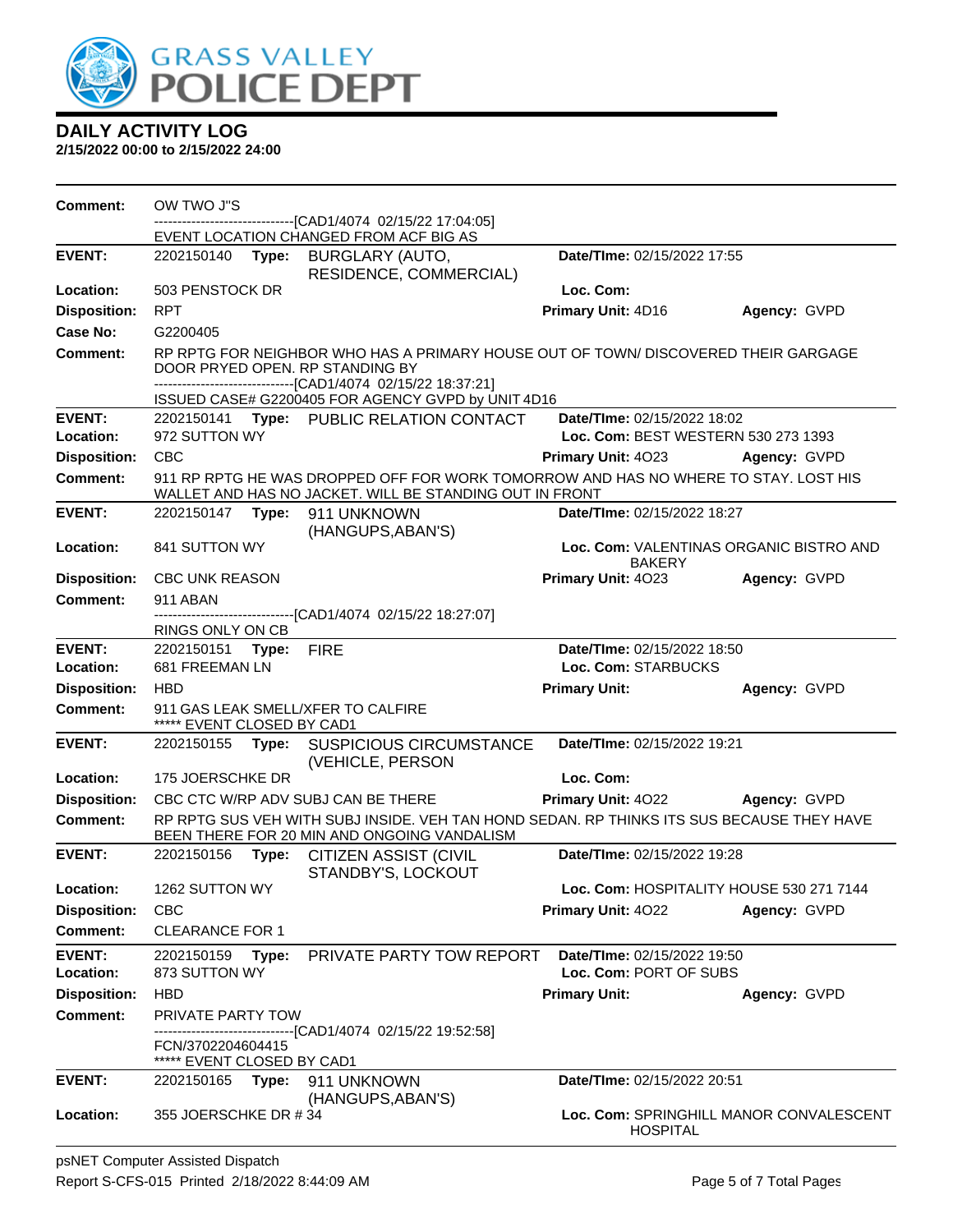

| <b>Disposition:</b>        | <b>HBD</b>                                                                                  |                                                                                                                                                                                                                                                                      | <b>Primary Unit:</b>                              | Agency: GVPD |
|----------------------------|---------------------------------------------------------------------------------------------|----------------------------------------------------------------------------------------------------------------------------------------------------------------------------------------------------------------------------------------------------------------------|---------------------------------------------------|--------------|
| <b>Comment:</b>            | ***** EVENT CLOSED BY CAD1                                                                  | 911 ACCIDENTAL FROM RESIDENT AT A CARE CENTER.                                                                                                                                                                                                                       |                                                   |              |
| <b>EVENT:</b>              | Type:<br>2202150167                                                                         | DISTURBANCE (NOISE,<br>MUSIC, VERBAL, BARKI                                                                                                                                                                                                                          | Date/TIme: 02/15/2022 21:02                       |              |
| Location:                  | 341 BENNETT ST<br>Loc. Com: ABOVE THE GARAGE                                                |                                                                                                                                                                                                                                                                      |                                                   |              |
| <b>Disposition:</b>        | ARA                                                                                         |                                                                                                                                                                                                                                                                      | <b>Primary Unit: 409</b>                          | Agency: GVPD |
| Case No:                   | G2200406                                                                                    |                                                                                                                                                                                                                                                                      |                                                   |              |
| <b>Comment:</b>            | HIT BY ANOTHER MALE.                                                                        | PCSO TRANSFER/911 CALLER REPORTS HE WAS ON THE PHONE WITH A FRIEND THAT SAID HE WAS BEING<br>-------------------------------[CAD1/3753_02/15/22_21:03:55]                                                                                                            |                                                   |              |
|                            | THE FRIEND'S HUSBAND. UNK WEAPONS.                                                          | CORRECTION:RP PUT HIS WIFE ON THE PHONE AND SHE ADVISES HER FEMALE FRIEND IS BEING HIT BY<br>-------------------------------[CAD1/3753_02/15/22 21:04:08]                                                                                                            |                                                   |              |
|                            | UNK ALC OR HS.                                                                              |                                                                                                                                                                                                                                                                      |                                                   |              |
|                            |                                                                                             | -------------------------------[CAD3/4051 02/15/22 21:33:53]<br>ISSUED CASE# G2200406 FOR AGENCY GVPD by UNIT 4O9                                                                                                                                                    |                                                   |              |
| <b>EVENT:</b>              |                                                                                             | 2202150168 Type: SUSPICIOUS CIRCUMSTANCE<br>(VEHICLE, PERSON                                                                                                                                                                                                         | Date/TIme: 02/15/2022 21:16                       |              |
| Location:                  | 827 FOREST GLADE CR                                                                         |                                                                                                                                                                                                                                                                      | Loc. Com:                                         |              |
| <b>Disposition:</b>        | <b>RPT</b>                                                                                  |                                                                                                                                                                                                                                                                      | Primary Unit: 404                                 | Agency: GVPD |
| Case No:                   | G2200407                                                                                    |                                                                                                                                                                                                                                                                      |                                                   |              |
| <b>Comment:</b>            | NIGHTS. LSW GRY JKT, DK PANTS, WHI SHOES.                                                   | RP REQ AREA CK FOR MALE SUBJ THAT HAS BEEN LURKING IN HER FRONT YARD FOR THE LAST TWO<br>-------------------------------[CAD1/3753_02/15/22_21:16:28]<br>SU IS CURRENTLY THERE AND RP CAN SEE HIM ON CAMERA<br>------------------------[CAD3/4051_02/15/22 21:54:03] |                                                   |              |
| <b>EVENT:</b>              | 2202150175 Type:                                                                            | ISSUED CASE# G2200407 FOR AGENCY GVPD by UNIT 4O4<br>THEFT (GRAND, PETTY, FROM                                                                                                                                                                                       | Date/TIme: 02/15/2022 22:07                       |              |
|                            |                                                                                             | MERCHANT)                                                                                                                                                                                                                                                            |                                                   |              |
| Location:                  | 613 LEDUC ST                                                                                |                                                                                                                                                                                                                                                                      | Loc. Com:                                         |              |
| <b>Disposition:</b>        | <b>PEN</b>                                                                                  |                                                                                                                                                                                                                                                                      | Primary Unit: 4D16                                | Agency: GVPD |
| <b>Comment:</b>            | RP REPORTS THEFT OF WEDDING RING<br>------------------------------[4D16/MDT 02/15/22 22:23] |                                                                                                                                                                                                                                                                      |                                                   |              |
| <b>EVENT:</b>              | 2202150176 Type: CITIZEN ASSIST (CIVIL                                                      | ATTEMPTED 10-21 WITH RP. SENT TO VOICEMAIL. CLOSED PENDING CALLBACK.                                                                                                                                                                                                 | Date/TIme: 02/15/2022 22:08                       |              |
|                            |                                                                                             | STANDBY'S, LOCKOUT                                                                                                                                                                                                                                                   |                                                   |              |
| Location:                  | 1262 SUTTON WY                                                                              |                                                                                                                                                                                                                                                                      | Loc. Com: HOSPITALITY HOUSE 530 271 7144          |              |
| <b>Disposition:</b>        | <b>CBC</b>                                                                                  |                                                                                                                                                                                                                                                                      | <b>Primary Unit: 4022</b>                         | Agency: GVPD |
| <b>Comment:</b>            | <b>GUEST CLEARANCE</b>                                                                      |                                                                                                                                                                                                                                                                      |                                                   |              |
|                            | 10-36M X2 TOTAL BAIL \$14,000                                                               | --[CAD1/3753 02/15/22 22:11:55]                                                                                                                                                                                                                                      |                                                   |              |
| <b>EVENT:</b><br>Location: | 2202150179<br>Type:<br>1008 PLAZA DR                                                        | <b>TRESPASS</b>                                                                                                                                                                                                                                                      | Date/TIme: 02/15/2022 23:01<br>Loc. Com: SPEEDWAY |              |
| <b>Disposition:</b>        | ARA                                                                                         |                                                                                                                                                                                                                                                                      | Primary Unit: 4022                                | Agency: GVPD |
| <b>Case No:</b>            | G2200408                                                                                    |                                                                                                                                                                                                                                                                      |                                                   |              |